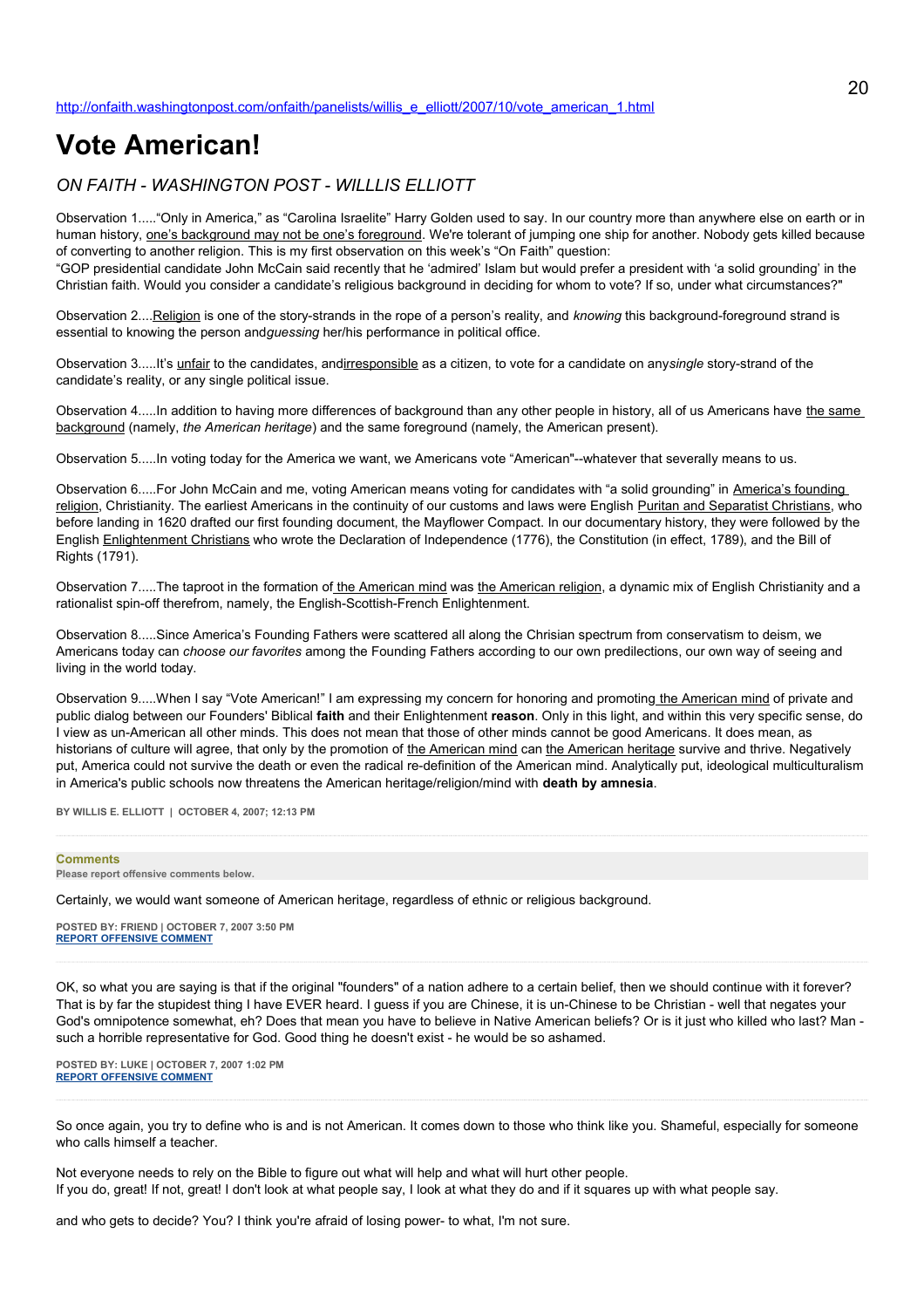#### America is the promise of something more.

We are already a multicultural society, and if we don't address it as such and not seek to exclude people by use of divisive language and trying to tell people that they 'hate' things that they don't, we will never overcome the conditions that lead to fundamentalism in any religion.

Oh, and btw: Madison, who wrote our Constitution, was certainly no Christian and said so in no uncertain terms. Neither was Jefferson, Adams, or Franklin.

G Day: Couldn't have said it better myself.

**POSTED BY: PRIVER | OCTOBER 6, 2007 1:11 PM [REPORT OFFENSIVE COMMENT](mailto:blogs@washingtonpost.com?subject=On%20Faith%20Panelists%20Blog%20%20%7C%20%20Priver%20%20%7C%20%20Vote%20American!%20%20%7C%20%201474352&body=%0D%0D%0D%0D%0D================%0D?__mode=view%26_type=comment%26id=1474352%26blog_id=618)**

It takes quite a bit of "amnesia" about our history to forget that America never could have grown beyond the original 13 states without additions from many cultures: French influence in the old Northwest (the St. Lawrence and Great Lakes), and in Louisiana up into the Mississippi Valley; the Spanish contributions in Florida, Texas, and throughout the southwest; the Russian colonization of Alaska with trade extending as far south as Oregon; the lands wrested from Native tribes; and lest we forget, the slave labor of Africans which clothed and fed and enriched a nation.

It's also questionable how the "American mind" can view our heritage as if history somehow stopped in the 1790's. The founding fathers themselves knew they didn't have the answers for the ages, which is why our Constitution was given the capacity to change and grow. Over time America has grown, and, heaven help us, it has changed, welcoming Germans, Irish, Scandinavians, Russians, Italians, Poles, East Europeans, Mexicans, Cubans, Koreans, Filipinos, Vietnamese, Pakistanis, Indians, Chinese, Salvadoreans, as well as British and Canadians. Back in the 1880's, the concern was that Catholic and Jewish immigrants from eastern and southern Europe would unravel the fabric of American identity. Today, the alleged culprits are Muslim, Hindu, Buddhist (and again Catholic). The truth of the matter is, most of these recent immigrants are equally if not more committed to freedom, private property, opportunity, and good old fashioned family and faith. "American minds" are all around us. If you want to save America and preserve our heritage, the only recourse is to embrace who we are now, in all its multicultural glory and messiness.

**POSTED BY: G. DAY | OCTOBER 5, 2007 10:06 PM [REPORT OFFENSIVE COMMENT](mailto:blogs@washingtonpost.com?subject=On%20Faith%20Panelists%20Blog%20%20%7C%20%20G.%20Day%20%20%7C%20%20Vote%20American!%20%20%7C%20%201472490&body=%0D%0D%0D%0D%0D================%0D?__mode=view%26_type=comment%26id=1472490%26blog_id=618)**

# Richmond T. Stallgiss:

The states HAD the right to segregate. Then we the people decided to enforce the constitution. It's just a matter of time for state government established religion.

What does the very first paragraph at **[http://www.hoax-buster.org](http://www.hoax-buster.org/)** say? It's free, donations not accepted and there's no advertising. How much money do you suppose they take in? It's the same amount you would have if you did as Jesus commanded, "sell all your earthly possessions and give to the poor."

Religion is the worship of Devil by people fooled by con men called ministers who use a hoax as their source of authority and to substantiate their claim of knowing what God wants. Take the Bible away and there's not much left as a source of God is there? Leave the Bible alone and it's provably the word of Devil.

### **<http://www.hoax-buster.org/sellyoursoul>**

That web site is a thorn in the side of those who would destroy democracy. It has something they can't take, the truth.

**POSTED BY: BGONE | OCTOBER 5, 2007 3:52 PM [REPORT OFFENSIVE COMMENT](mailto:blogs@washingtonpost.com?subject=On%20Faith%20Panelists%20Blog%20%20%7C%20%20BGone%20%20%7C%20%20Vote%20American!%20%20%7C%20%201471639&body=%0D%0D%0D%0D%0D================%0D?__mode=view%26_type=comment%26id=1471639%26blog_id=618)**

Yes, you are correct about the VSFRF verbiage.

For the record, I oppose faith-based initiatives, as do many Christians. It violates separation of Church and State.

As for real estate, it's a legal definition question. No state money is given to churches for their real estate. None. Zero. Zip. etc.

If states choose to make them exempt that's an issue to take up with your lawmaker.

Peace, RT

PS I'll bet you are on the dole from that website

**POSTED BY: RICHMOND T. STALLGISS | OCTOBER 5, 2007 1:10 PM [REPORT OFFENSIVE COMMENT](mailto:blogs@washingtonpost.com?subject=On%20Faith%20Panelists%20Blog%20%20%7C%20%20Richmond%20T.%20Stallgiss%20%20%7C%20%20Vote%20American!%20%20%7C%20%201471157&body=%0D%0D%0D%0D%0D================%0D?__mode=view%26_type=comment%26id=1471157%26blog_id=618)**

## Richmond T. Stallgiss:

I presume, "no man shall be compelled to frequent or support any religious worship, place, or ministry whatsoever" is from the Virginia Statute for Religious Freedom.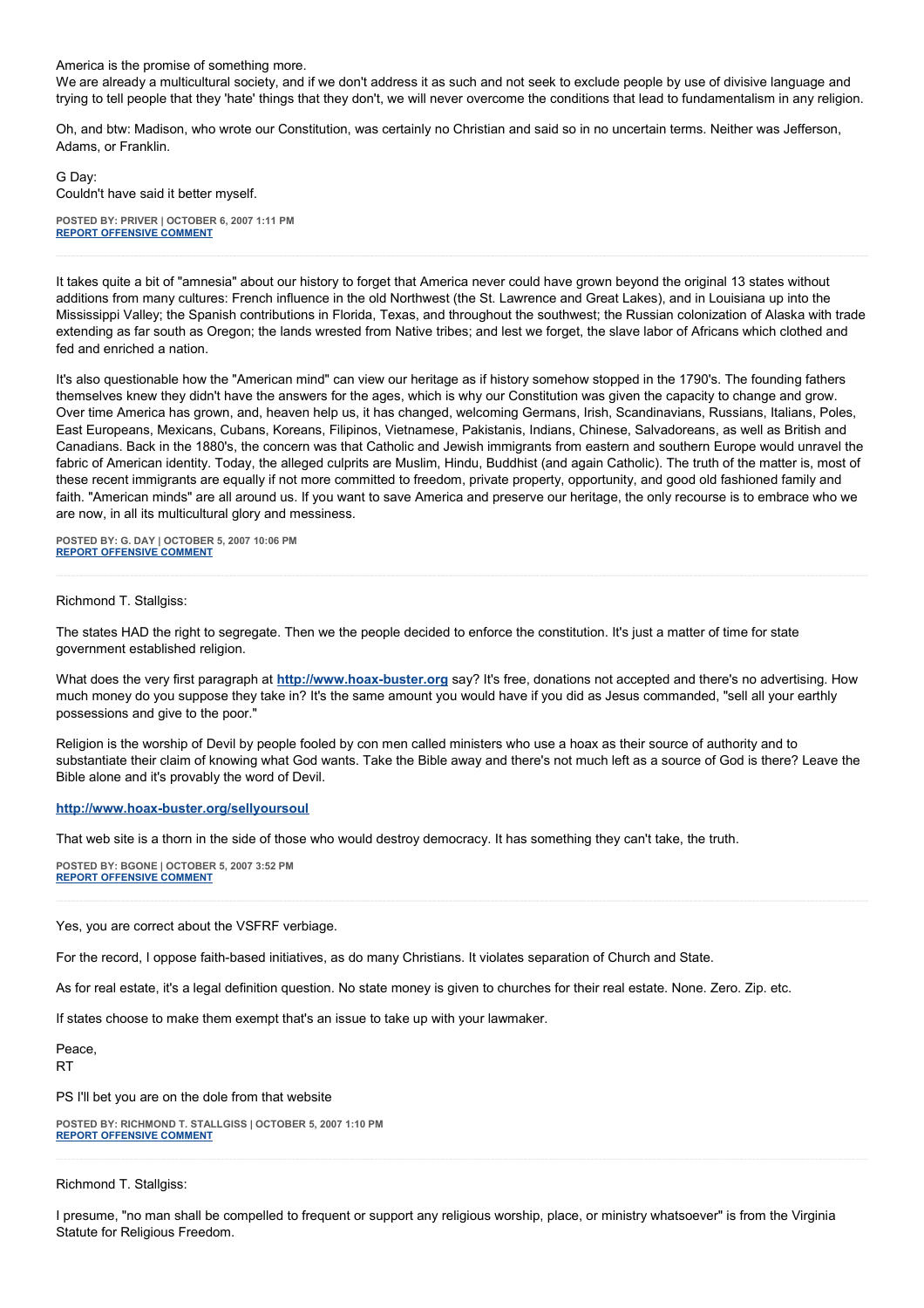You are aware that the tax laws force all "to support" all official recognized religions. Only official religions actually own real estate. All others, so called home owners included must pay RE taxes that is paramount to rent. Don't pay and the government will sell your RE.

Example: Eddie Murphy's 3.5 million dollar mansion has over \$50,000 per year taxes while the Crystal Cathedral worth much more pays none. Murphy's mansion is now in foreclosure. Hurst Castle was donated to the state of California rather than wait for the tax sale.

I use the RE tax example of how tax laws force all "to support" religions because it's so obvious, unquestionable. The Bush administration has done massive payback by doling out hard tax dollars to ministries, (that supported his election?).

They sell their souls for 30 pieces of silver.

**<http://www.hoax-buster.org/sellyoursoul>** explains it all. Devil and not God is behind religion.

Religion is the great enemy of democracy. Devil worship is the great enemy of democracy. God is not the great enemy of democracy. God requires no worship or help from man.

When man cries out to God for help, Devil always answers while God turns a deaf ear.

**POSTED BY: BGONE | OCTOBER 5, 2007 11:50 AM [REPORT OFFENSIVE COMMENT](mailto:blogs@washingtonpost.com?subject=On%20Faith%20Panelists%20Blog%20%20%7C%20%20BGone%20%20%7C%20%20Vote%20American!%20%20%7C%20%201470936&body=%0D%0D%0D%0D%0D================%0D?__mode=view%26_type=comment%26id=1470936%26blog_id=618)**

Jimbo... where are you from?

I am kind of surprised that you think religion would have no influence in America but for the Islamist attacks.

If you lived my part of America (Richmond, Virginia) you would see many positive things that religion is doing.

Peace, RT

**POSTED BY: RICHMOND T. STALLGISS | OCTOBER 5, 2007 11:38 AM [REPORT OFFENSIVE COMMENT](mailto:blogs@washingtonpost.com?subject=On%20Faith%20Panelists%20Blog%20%20%7C%20%20Richmond%20T.%20Stallgiss%20%20%7C%20%20Vote%20American!%20%20%7C%20%201470897&body=%0D%0D%0D%0D%0D================%0D?__mode=view%26_type=comment%26id=1470897%26blog_id=618)**

Mother Teresa got it wrong,as she suspected.

There is no God.It's all made up.It is obvious.

All you have to do is think about it for a few minutes and it's really obvious.We are all so desperate and confused,and need this celestial teddy bear to make us feel better about death and other scary things.

Religion will not survive the 21st century.

People are getting smarter all the time,and will finally drop religion the way it drops all stupid notions eventually.

Once upon a time we all believed the world was flat.

Now we know better.

If it wasn't for Islam forcing religion back onto the front pages,it would be as significant as astrology. This I believe.

**POSTED BY: JIMBO | OCTOBER 5, 2007 10:43 AM [REPORT OFFENSIVE COMMENT](mailto:blogs@washingtonpost.com?subject=On%20Faith%20Panelists%20Blog%20%20%7C%20%20Jimbo%20%20%7C%20%20Vote%20American!%20%20%7C%20%201470692&body=%0D%0D%0D%0D%0D================%0D?__mode=view%26_type=comment%26id=1470692%26blog_id=618)**

"There really is a god there really is a god there really is a god there really is a god there really is a god." Mother Teresa. What I believe.

**POSTED BY: AQUAS | OCTOBER 4, 2007 9:07 PM [REPORT OFFENSIVE COMMENT](mailto:blogs@washingtonpost.com?subject=On%20Faith%20Panelists%20Blog%20%20%7C%20%20aquas%20%20%7C%20%20Vote%20American!%20%20%7C%20%201468879&body=%0D%0D%0D%0D%0D================%0D?__mode=view%26_type=comment%26id=1468879%26blog_id=618)**

Regarding your eighth point: You forget Charles Carroll of Carrollton, who was in no way a protestant.

**POSTED BY: MARYLANDER | OCTOBER 4, 2007 4:30 PM [REPORT OFFENSIVE COMMENT](mailto:blogs@washingtonpost.com?subject=On%20Faith%20Panelists%20Blog%20%20%7C%20%20Marylander%20%20%7C%20%20Vote%20American!%20%20%7C%20%201468290&body=%0D%0D%0D%0D%0D================%0D?__mode=view%26_type=comment%26id=1468290%26blog_id=618)**

You said: *I am expressing my concern for honoring and promoting the American mind of private and public dialog between our Founders' Biblical faith and their Enlightenment reason. (boldface supplied by LW)*

You talk about history as if you know something about it -- but you don't! You'd better go read some of the writings of Jefferson. Adams, Madison, and Franklin. I think that's a pretty impressive lot of founders, all of whom lacked what you call "Biblical faith."

Of course, if you just want to continue spouting nonsense, you don't need facts.

**POSTED BY: LW | OCTOBER 4, 2007 2:13 PM [REPORT OFFENSIVE COMMENT](mailto:blogs@washingtonpost.com?subject=On%20Faith%20Panelists%20Blog%20%20%7C%20%20LW%20%20%7C%20%20Vote%20American!%20%20%7C%20%201468003&body=%0D%0D%0D%0D%0D================%0D?__mode=view%26_type=comment%26id=1468003%26blog_id=618)**